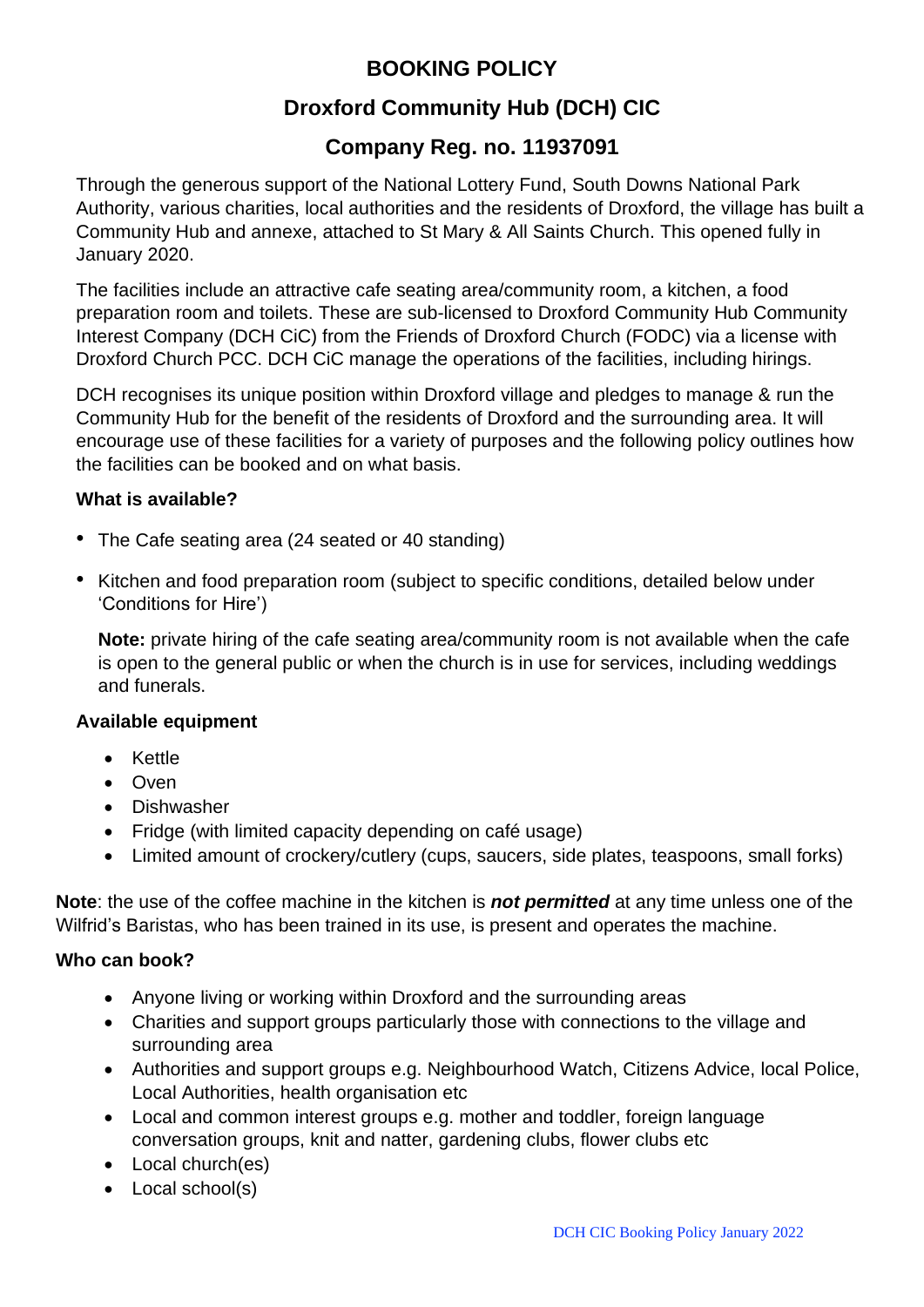## **Exclusions**

Bookings will not be accepted from the following:

- Any organisation engaged in an activity which, in the view of DCH, promotes racism or inequality in any form
- Any organisation engaged in an activity which might negatively impact on the reputation of DCH, FODC, the church or the village of Droxford in general
- Any person, group or charity that has previously caused damage to the facilities or who have not left them in in clean and tidy state

**Note:** DCH has the absolute right to refuse access to individuals or groups who fall into any of the above categories

## **How much does it cost to hire the facilities?**

- Charges will be kept to a minimum to ensure that no group or individual is excluded from hiring on the basis of price
- Costs of hiring are primarily designed to cover basic costs of heat and light with a small contribution towards depreciation costs
- Residents of Droxford or organization based in Droxford will also receive a 25% discount on the prices below (deposit will not be subject to discount)
- Small groups (12 or less) representing local organisations who wish to use the Cafe seating area whilst the Cafe is open may do so free of charge. Such groups must advise the booking secretary in advance of how many people will be present, so that seating provision can be made.

## **Costs**

## **Exclusive use of the Cafe seating area (when the Cafe is not open)**

#### £5 per hour

#### **Hiring period must include setting up and clearing up time**

*Use of kitchen and food preparation room* booked at same time as Cafe seating area (subject to certain conditions - see under "Conditions for Hire":

Half day (up to 4 hours) add £5

Full day (4 hours +) add £10

#### *Drinks made using the coffee machine will be charged at £1 per drink.*

*Cleaning:* If a booking is made which takes place outside café opening times, the following options are available

**Option** 1: The hirer cleans the kitchen and food preparation room according to the hygiene and cleaning checklist provided at the time of hire. In addition, they pay a £15 cleaning charge for cleaning of the other facilities (Café seating area, toilets and corridors)

**Option 2:** The hirer undertakes to clean all the annexe facilities themselves. This is to be done in accordance with the hygiene and cleaning checklist provided at the time of hire. If the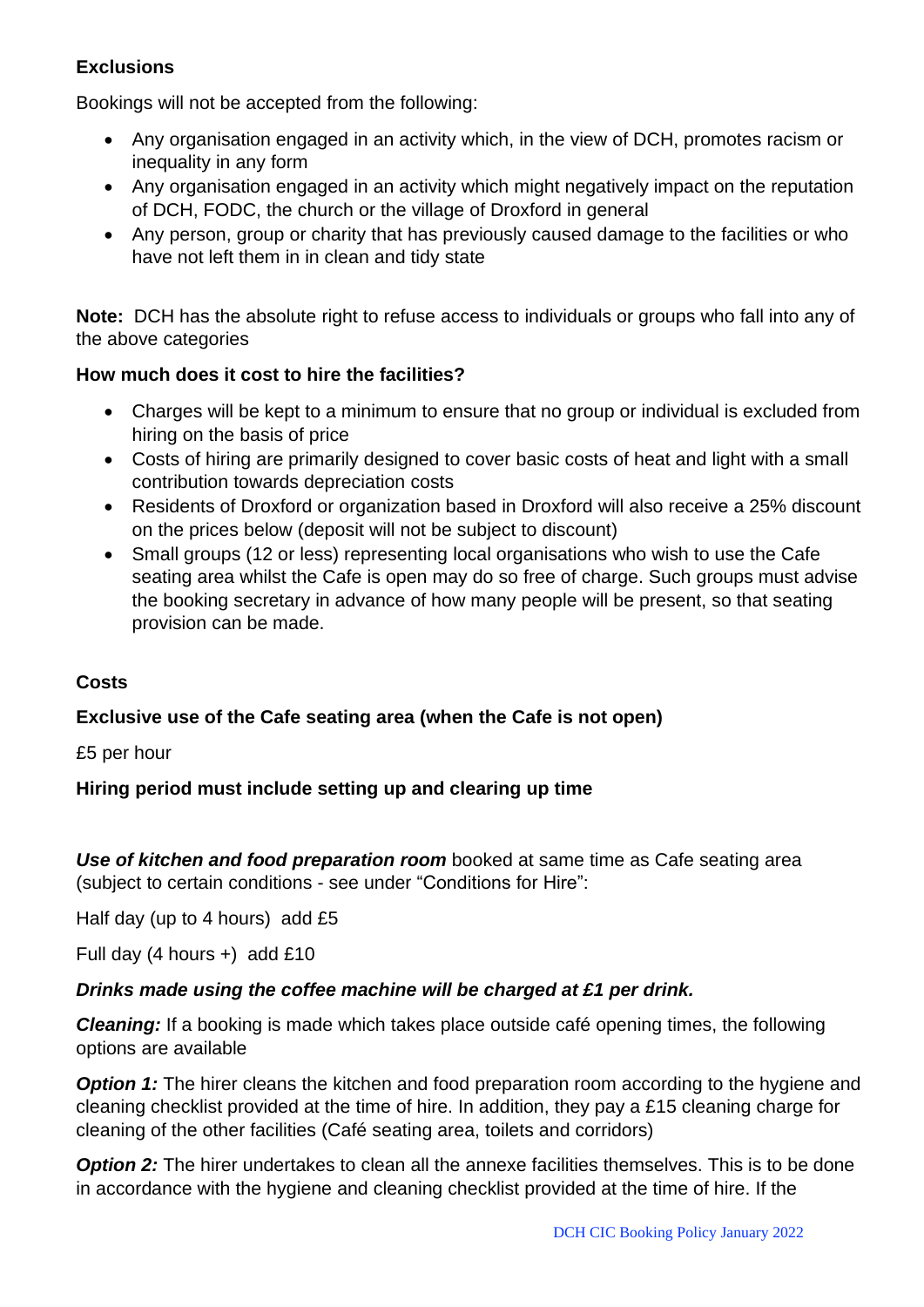cleaning is not done to a satisfactory standard, then a £15 charge will be deducted from the deposit.

Hirers must advise the booking secretary of which option they wish to take at the time of booking.

**Deposit:** A deposit of £50 is required which will be returned if premises are left clean and tidy and no damage to property or equipment has been identified. The deposit is increased to £100 if the kitchen is also hired.

The deposit must be paid at the time of booking, along with the booking fee. The deposit will be withheld if the agreement is broken in any way.

A single holding deposit will be taken for rolling bookings

## **How do I book?**

- Bookings must be made by contacting the bookings secretary using the email address on the website 'Bookings' page at <https://wilfrids.org/bookings>
- No booking is deemed to be confirmed unless the booking has been made through the website and an affirmative response received
- Bookings (including the deposit payment) must be paid for a minimum of fourteen days in advance either by cheque made out to 'Droxford Community Hub CIC' or by cash or credit card at the Café.
- No refunds will be given unless at least seven days' notice is given in writing of the cancellation
- All bookings will be on a first come, first served basis and no group or individual will take priority with the exception of any special religious ceremonies eg funerals
- Bookings can be made up to six months in advance on a rolling monthly basis. Regular Hirers will be invoiced in advance and payment must be made for a minimum of fourteen days in advance of the first booking.
- In the unlikely event that it is necessary to cancel a booking due to a religious service taking place, all reasonable efforts will be made to make suitable alternative arrangements but DCH cannot guarantee that suitable facilities will be available
- Following booking confirmation and payment, details for secure access to the building and the keys will be sent to the Hirer at least 24 hours before the booking takes place.
- Following the booking, the keys must be promptly returned to the secure location and the building secured (if appropriate). Keys not returned within 24 hours may result in a charge being made for either replacement keys or lock(s) as necessary

## **Conditions of Hire (please also refer to Additional Terms and Conditions)**

- There must be an individual named by the Hirer who has responsibility for compliance with all relevant legislation and no booking will be accepted without a nominated responsible person. This person must be over the age of 18 years. This person must agree to the terms of the Booking Policy and the Additional Terms and Conditions and sign to indicate their agreement on the booking form.
- Whilst use of the kitchen with a room booking is permitted, the use of the coffee machine in the kitchen is *not permitted* at any time unless one of the Wilfrid's Team Leaders, who has been trained in its use, is present and operates the machine.